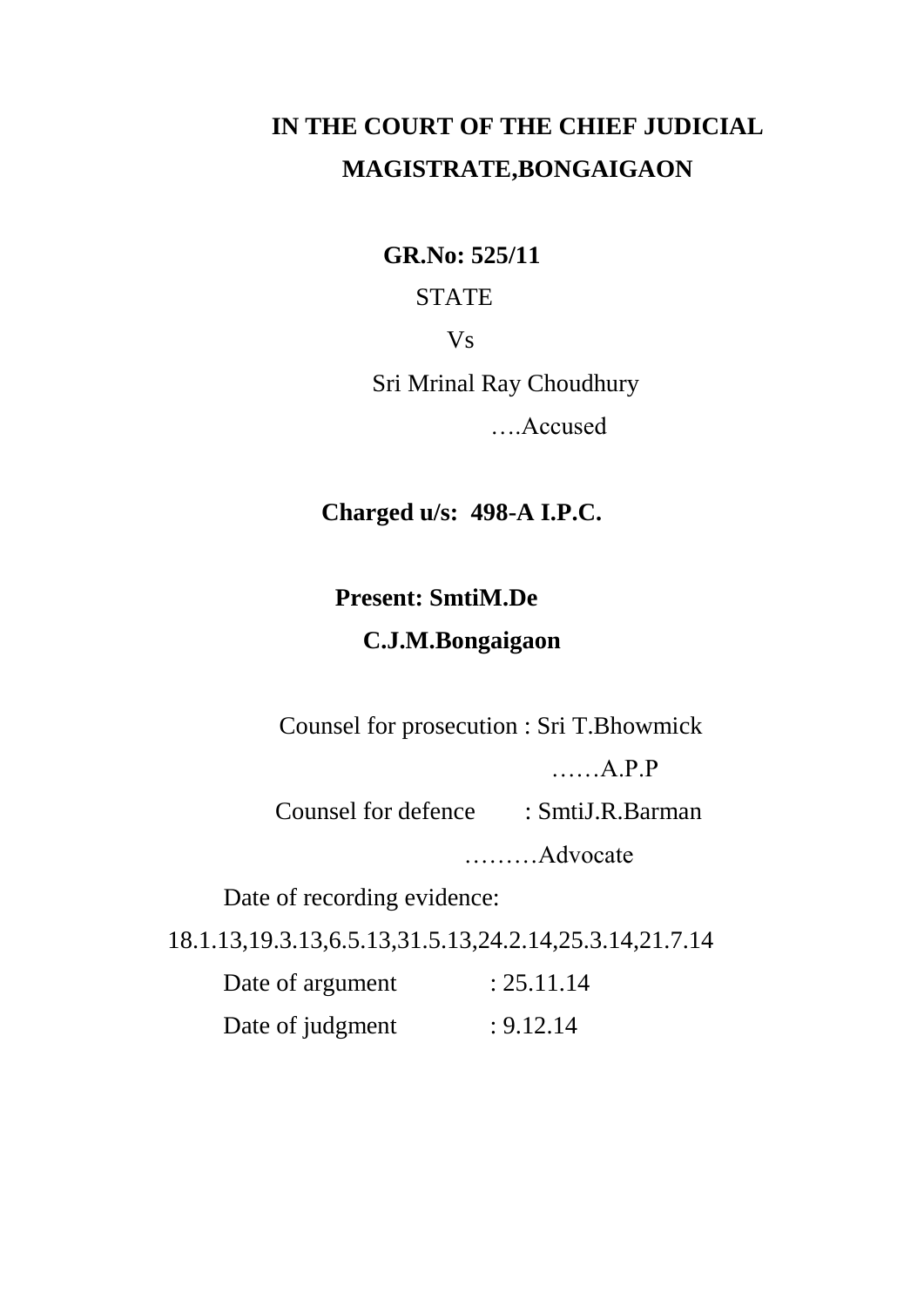#### **JUDGMENT**

1) The case of the prosecution as unfolded in the case be briefly mentioned as below:

The complainant lodged a FIR on the 12.8.11 stating that his sister was married to the accused on 8.3.2009 and after six months of their marriage, the accused demanded Rs1,00,000( one lakh) from her and were subjecting her to physical and mental harassment since long and on nonfulfilment of the demand sent her away to her parents house on 11.12.2009 and thereafter on 10.8.2011 the accused sent his villagers to his father-in-law's house and asked the complainant to send back his wife to his house and when the next day she was taken to the house of the accused by her parents then the accused restrained the parents of the complainant and the wife and misbehaved with them. Based on this First Information Report, police registered a case, against the present accused person.

- 2) On completion of investigation, police laid charge-sheet against the accused persons.
- 3) During trial, charge u/s 498A IPC were framed against the accused person by my ld.predecessorand same was read over and explained to the accused person . As the accused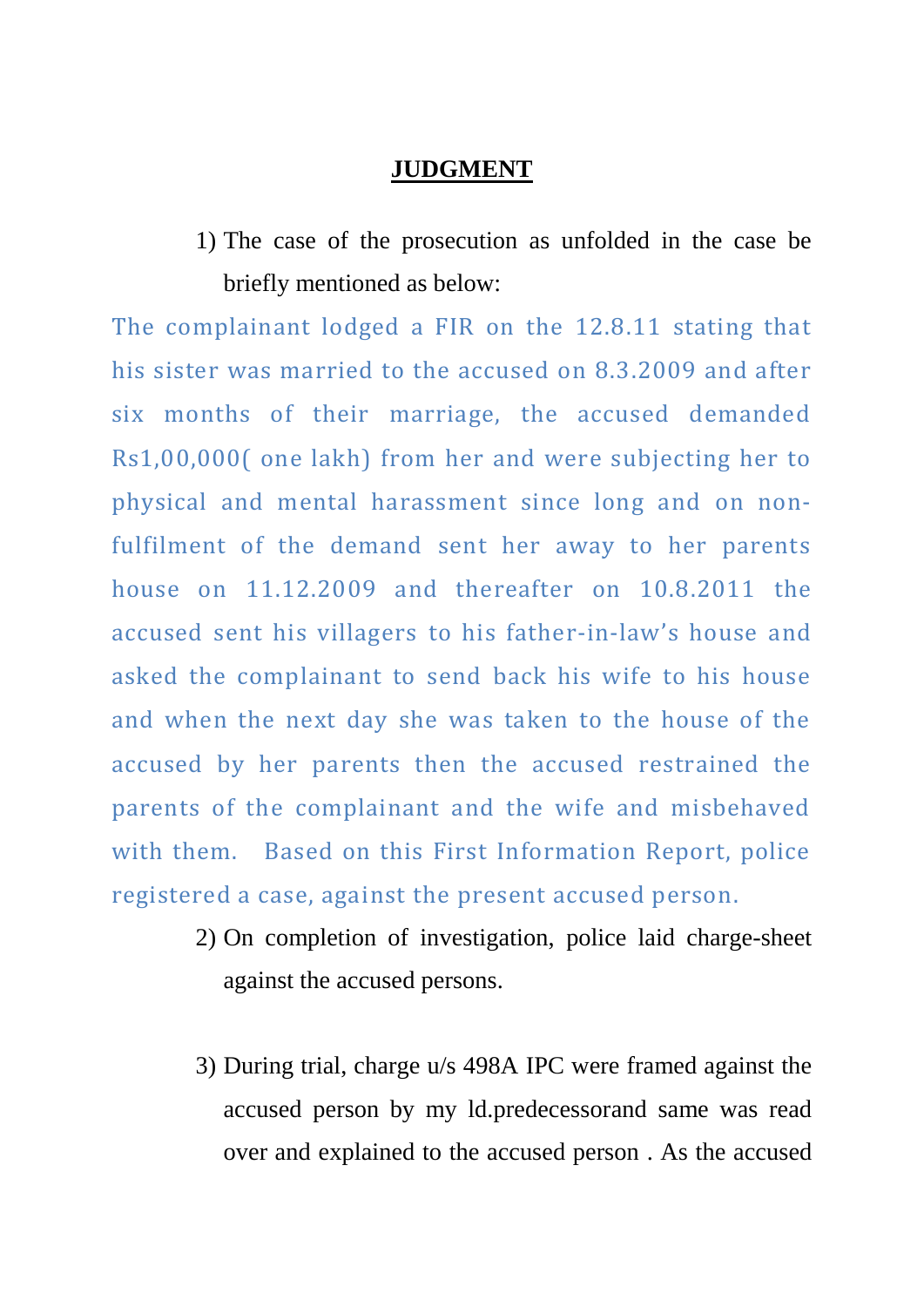pleaded not guilty to the charges so framed against him,the trial proceeded.

4) In support of their case, the prosecution examined as many as 10 witnesses including the I/O. The accused was, then, examined under Section 313 Cr. P. C. In his examination aforementioned, the accused denied that he had committed the offence alleged to have been committed by him and though he did not adduce any evidence in his defence he had cross examined the PWs extensively. Argument of both sides heard.

#### **5) POINTS FOR DETERMINATION :**

6) Whether the accused being the husband of the complainant's sister had committed cruelty against her as alleged u/s 498A I.P.C.?

#### 7) **DECISION AND REASONS FOR THE DECISION:**

8) To prove the guilt of the accused to the hilt, the prosecution examined as many as 10 PWs including the I/O.I have meticulously gone through the entire evidence on record wherein PW1 is Sri Prabir Ray Choudhury,that is the complainant,PW2 is SmtiBornita Ray Choudhury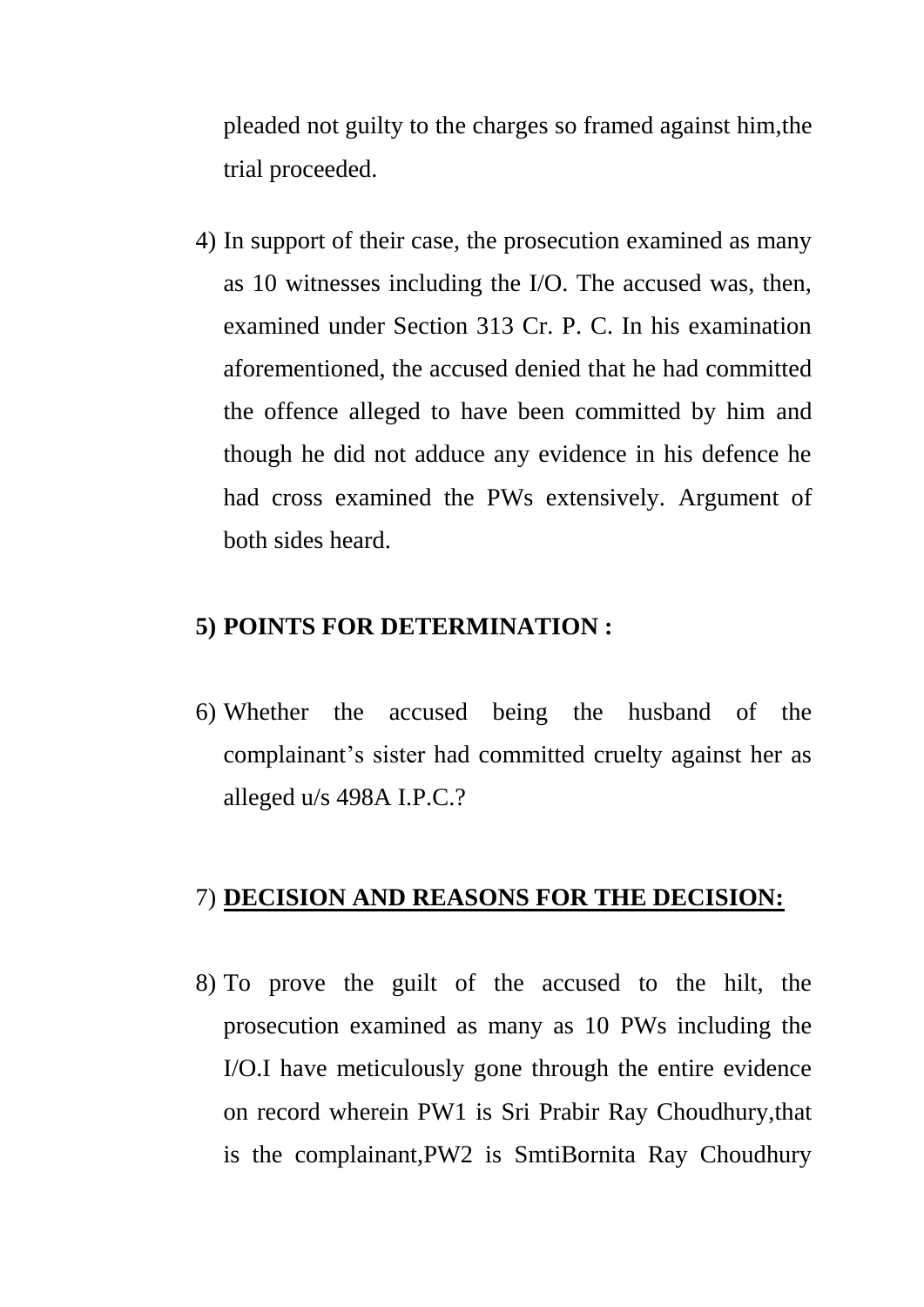that is the victim wife, PW3 is Sri Prasadu Ray Choudhury the father of the complainant,PW4 is the mother of the complainantSmtiPratima Ray Choudhury,PW5 is the paternal uncle of the complainant Sri Praneswar Ray Choudhury,PW6 is a witness Sri Chiran Medhi,PW7 is one Sri Karin Chandra Choudhury,PW8 is Sri Dharani Medhi,PW9 is one SmtiJanamiMedhi,and PW10 is a formal witness that is the I/O S.IHemantaBaruah.

- 9) In support of his case the accused only cross examined the witnesses extensively to rebut the charge levelled against him to prove his innocence.
- 10) PW1 is the complainant Sri Prabir Ray Choudhury deposed that his sister that is the victim was married to the accused on 8.3.2009 and that she had a peaceful conjugal life for a period of six months.Thereafter the accused demanded Rs one lakh from his sister and thereafter started to torture her and as they were unable to pay up the demand made by the accused so on 11.12.2009 the accused assaulted her and drove her away.Thereafter she stayed with the complainant and her parents for one and half years. Thereafter, on 10.8.2011 the accused alongwith some relatives went to the complainant's house to compromise the matter and when on the next day the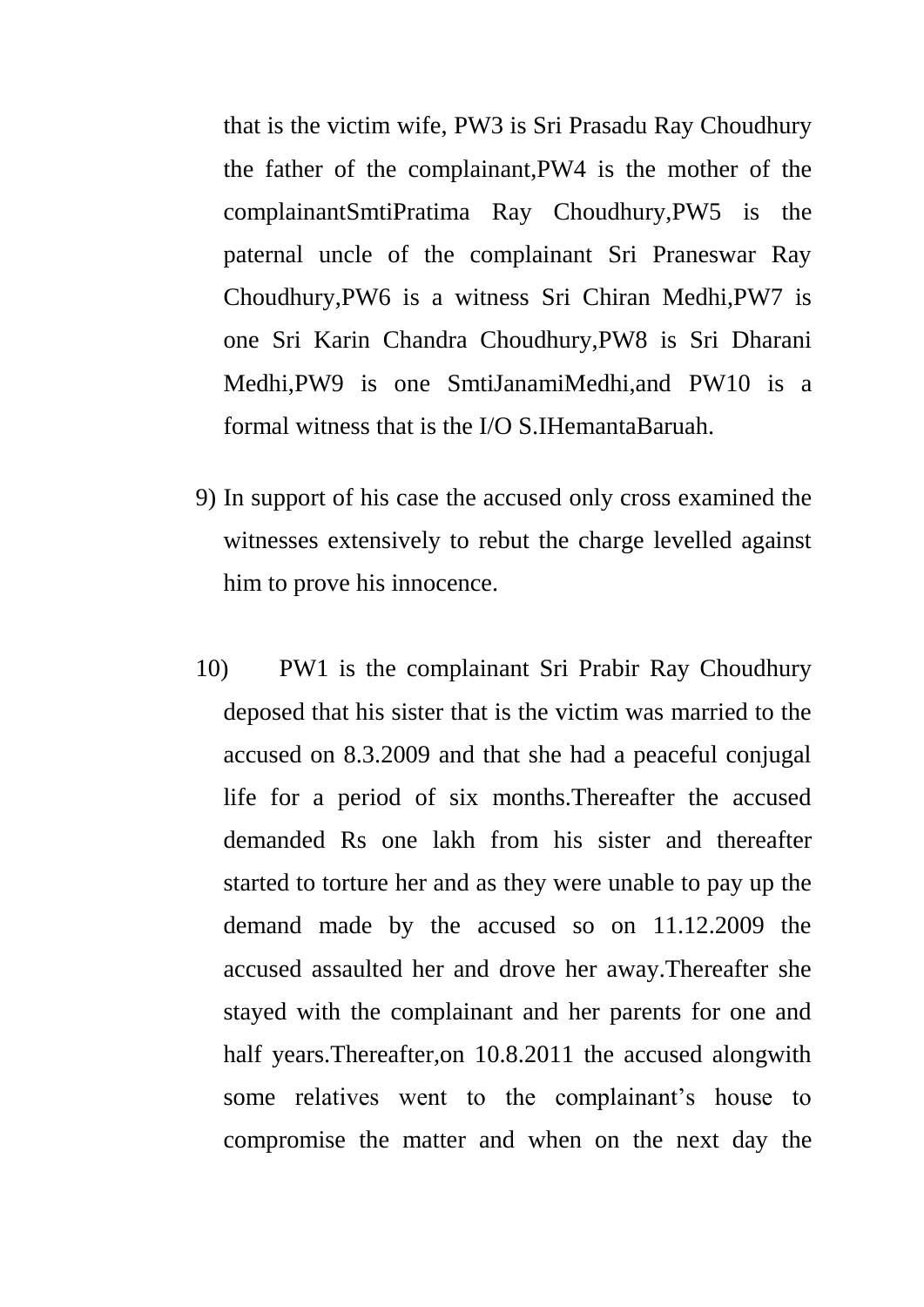complainant's parents with the victim sister went to the house of the accused to keep the victim there then the accused came out in a drunken state and demanded the money and stated to them that if they fulfill their demand then he would keep the victim otherwise not.Thereafter,he confined the victim in a room and assaulted her and threatened her and thereafter the complainant being informed he filed the ejahar and with the help of the police he rescued the victim sister and his parents.Ext 1 is the ejahar and Ext 1(1) was his signature.

- 11) In his cross examination he stated that after his sister that is the victim was driven out of the house of the accused on 11.11.2009 then they had not filed any ejahar with the police or filed any complaint with the Court.He stated that as he had not gone to the house of the accused to keep his sister so he had not seen as to what had happened there and that he had filed the case on the basis of information given to him by his parents.He stated that he does not remember the date on which his parents rang him up and that he had only heard about the demand made by the accused.It was suggested to him that he had filed a false ejahar which he denied.
- 12) PW2 is the victim of this instant caseSmtiBornita Ray Choudhury who stated that she was married to the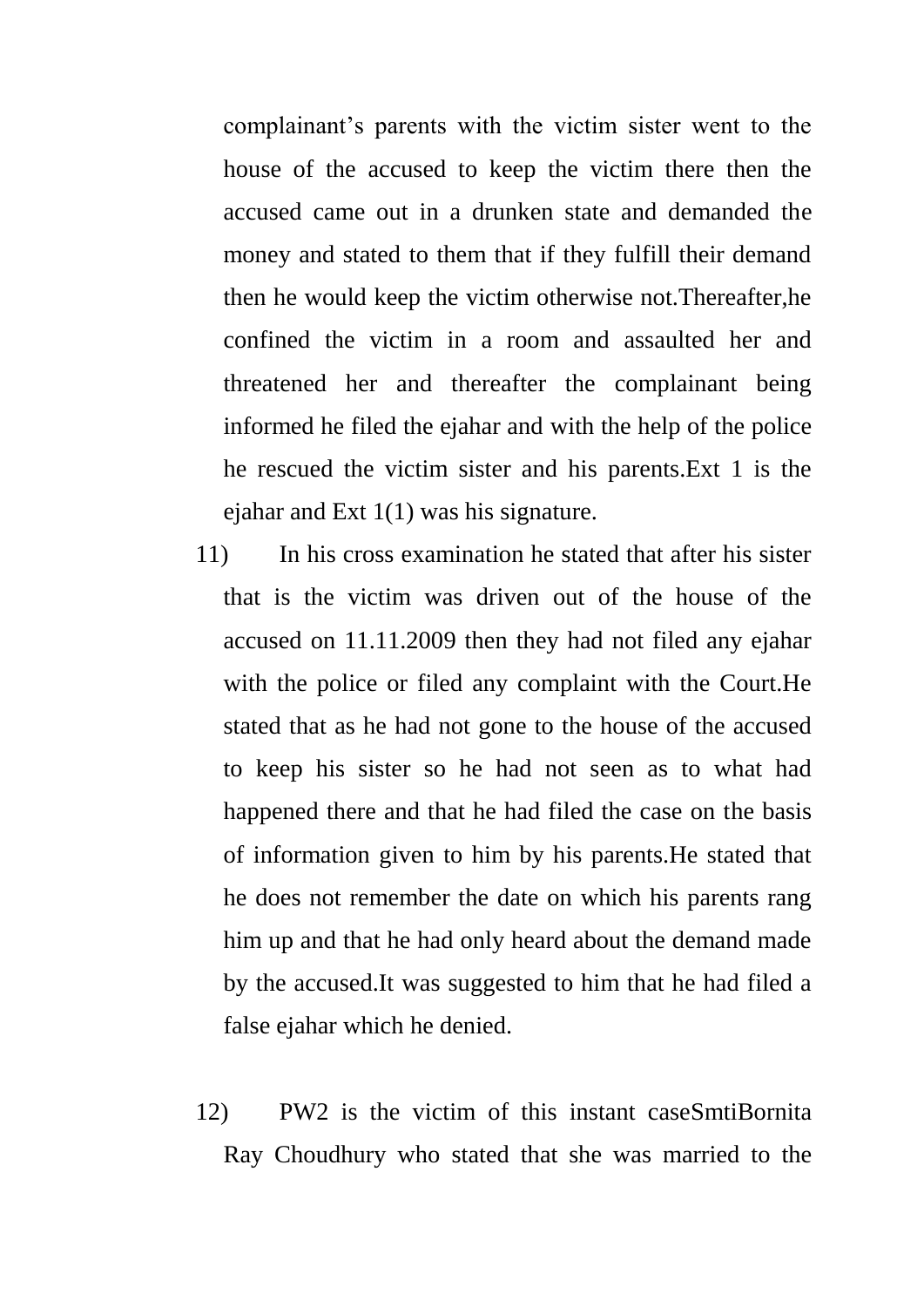accused on 8.3.2008 and after six months of peaceful married life the accused asked her to pressurize her parents to give landed property in his name and thereafter assaulted her.Thereafter when she went to her father's house and placed the demand before them then they expressed their inability to meet up the said demand.Then they advised her to explain to the accused their inability.She further stated that she somehow continued her marital life with the accused till 8.3.2010.She further stated that on the night of her marriage anniversary the accused assaulted her and sent her away to her parents place.Thereafter she went to the place of work of the accused and intimated the higher officials and expressed in writing her desire to stay at the place of work of the accused.Thereafter the accused came to her parents house to take her back.Shealong with her parents went to the house of the accused on 11.8.2011 so that she may proceed to the workplace of the accused then the accused used expletives against her and confined her and her parents in his house and after two days they were rescued by the police.

13) In her cross examination it was suggested to her that she had stated to the police that she was married to the accused on 8.3.2011 which she denied.She stated that as the house of her in laws was an interior village and she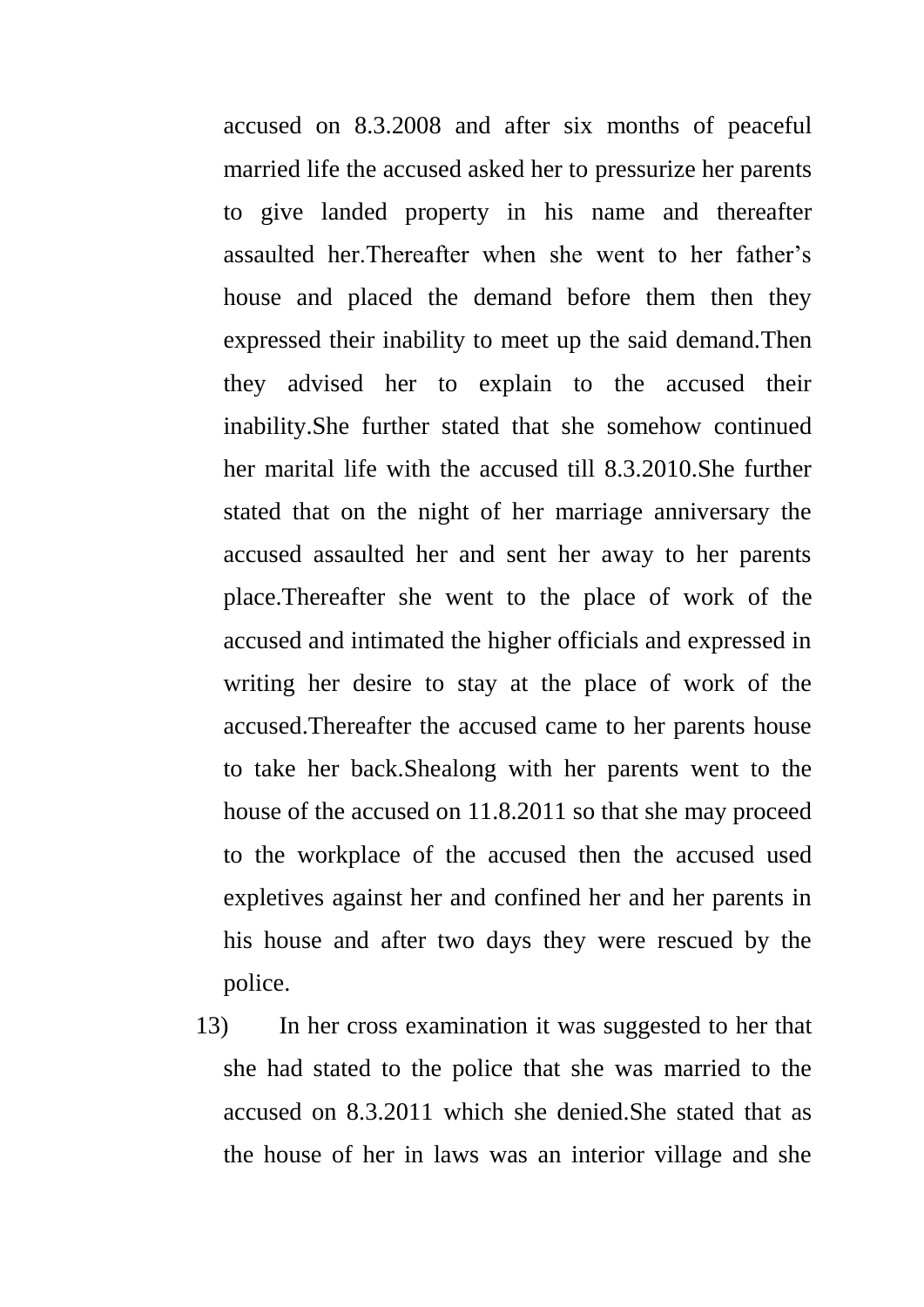was kept by the accused there as he was serving in the army in Arunachal Pradesh border and as she was suffering from some woman related problems she had informed the accused to take her to his place of work and he had informed her that when he would be allotted with a quarter then only he could take her.Thereafter she with the consent of her husband's parents went to stay at her father's house and sometimes would visit her parents in law.Thereafter in the year 2011 the accused informed her that he was allotted a quarter and that he would come and take her.Likewise on 10.8.2011 the accused came to her father's place to take her but she did not go with him.On 11.8.2011 she along with her parents and her father's elder brother went to the house of the accused and after reaching there they had their meal and then her father's elder brother returned back and she and her parents stayed back.That night she was informed by her parents that they would not let her go all alone with her husband that is the accused to Arunachal Pradesh and that they would also go along with her. She had that statedshe did not remember the dates on which the accused demanded the money and thereafter assaulted her.She stated that she received injuries but she did not remember the date on which she was assaulted.She stated that she did not state the fact of being assaulted by the accused to the neighbours of her in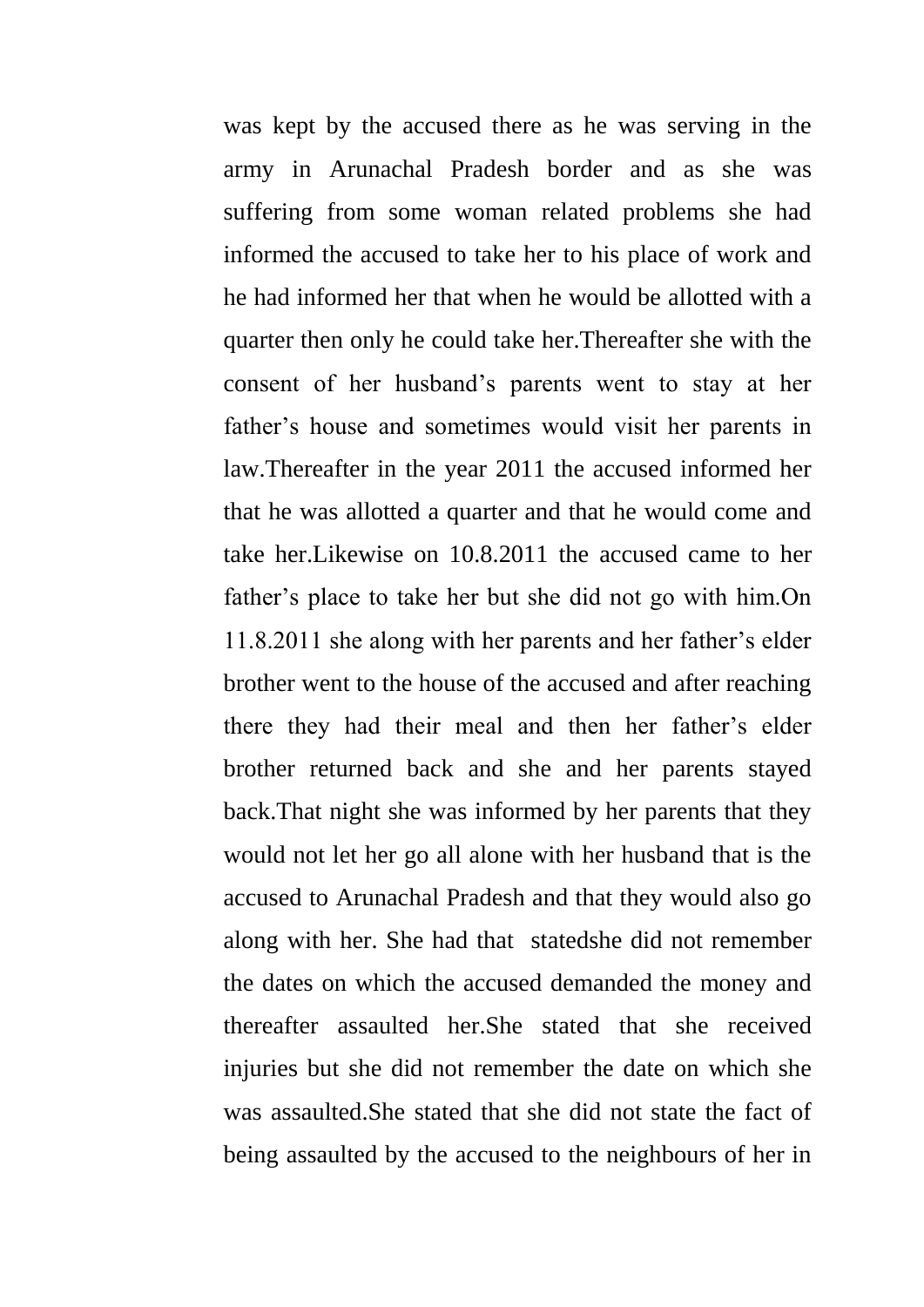laws place as well as the neighbours of her father's place.It was suggested to her that the accused never demanded money from her or assaulted her which she denied.

14) PW3Sri Prasadu Ray Choudhury deposed that the victim was his daughter and that she was married to the accused on 8.3.2009 and after six months of peaceful married life the accused demanded one lakh rupees and landed properties and a motorbike and thereafter started to torture his daughter PW2.He stated that on 20.2.10 PW2 rang him up and stated that the accused had assaulted her and as such he that is the father is to come and take her away.Thereafter he along with his wife and his younger brother went to the house of the accused but did not get the accused there and explained to the PW2 in the presence of the parents of the accused and then they came back.Thereafter on 8.3.10 the accused rang him up to say that they are to take PW2 to their house.Thus he went to the house of the accused in the evening and stayed in the house of the accused at night and the next day brought the PW2 with him to his house.Then on 24.6.10 the accused rang up PW2 to go to his house but he did not allow her to go and informed the father of the accused to come and take her with them.Thereafter on 10.8.11 the relatives of the accused came and they held a discussion and the next day he and his wife and his brother went to the house of the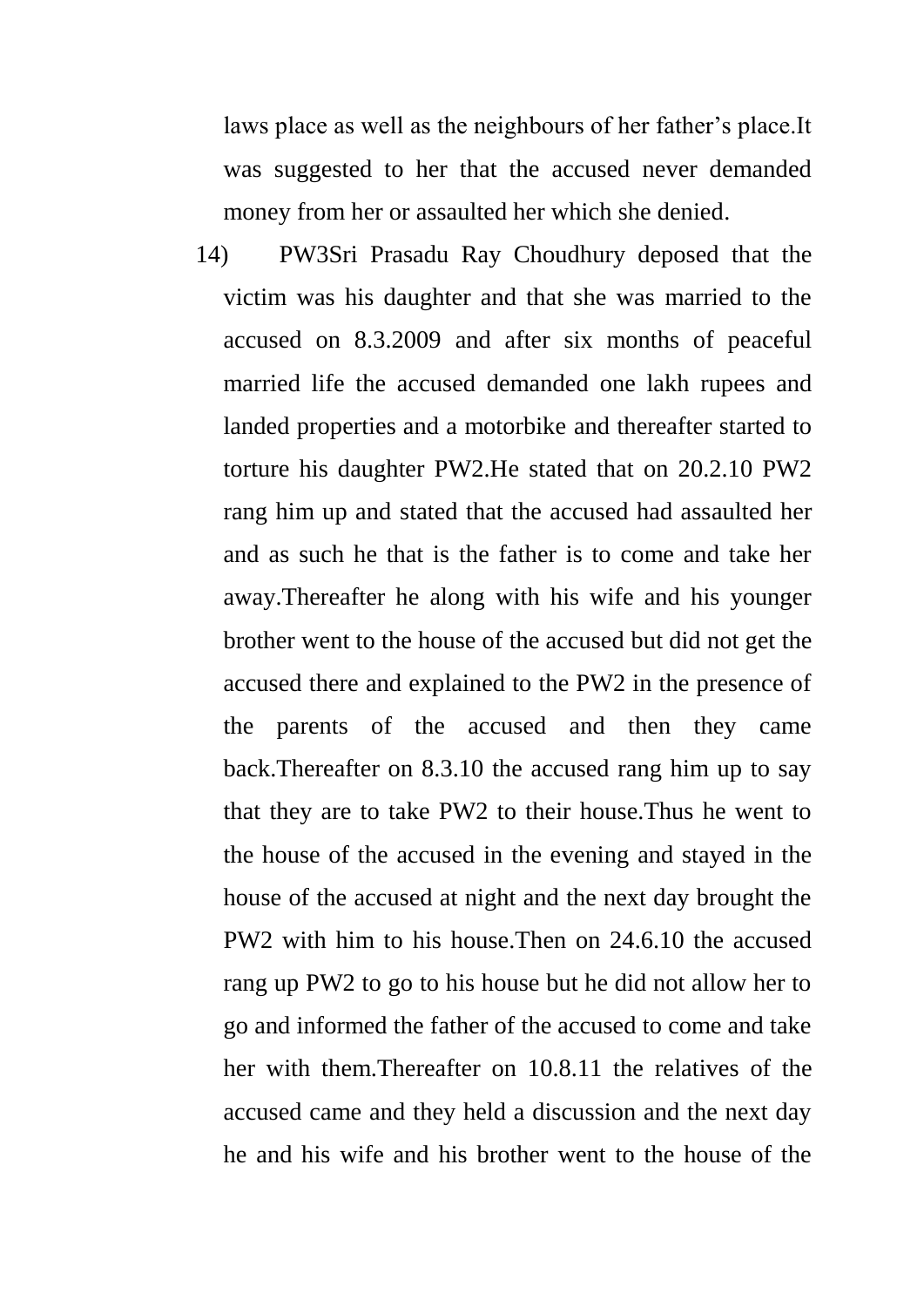accused.When they went there then the accused came and used foul language against them.That night they stayed in the house of the accused and the next day again the accused misbehaved with them and thereafter he informed his son and thereafter the police came and rescued them.

15) In his cross examination he stated that the marriage between the parties was an arranged one.He also stated that the accused had not asked the amount of rupees one lakh from him and he also stated that he does not remember the date on which the accused demanded the money and the landed properties.He stated that on 20.6.2010 the accused had assaulted his daughter PW2.He also stated that he had not lodged any complaint with the police or informed the villagers of the accused'village.He stated that when the accused stayed in Arunachal Pradesh then the PW2 that is the victim stayed with her in laws in their village.He stated that on 11.8.2011 when he went to the house of the accused then he was provided with the sufficient hospitality by the accused household.He stated that the complaint was filed by his son as to what he that is PW3 had stated to him that is PW1.It was suggested to him that he had not stated to the police that the accused had demanded the one lakh of rupees and the land as well as the bike which he denied.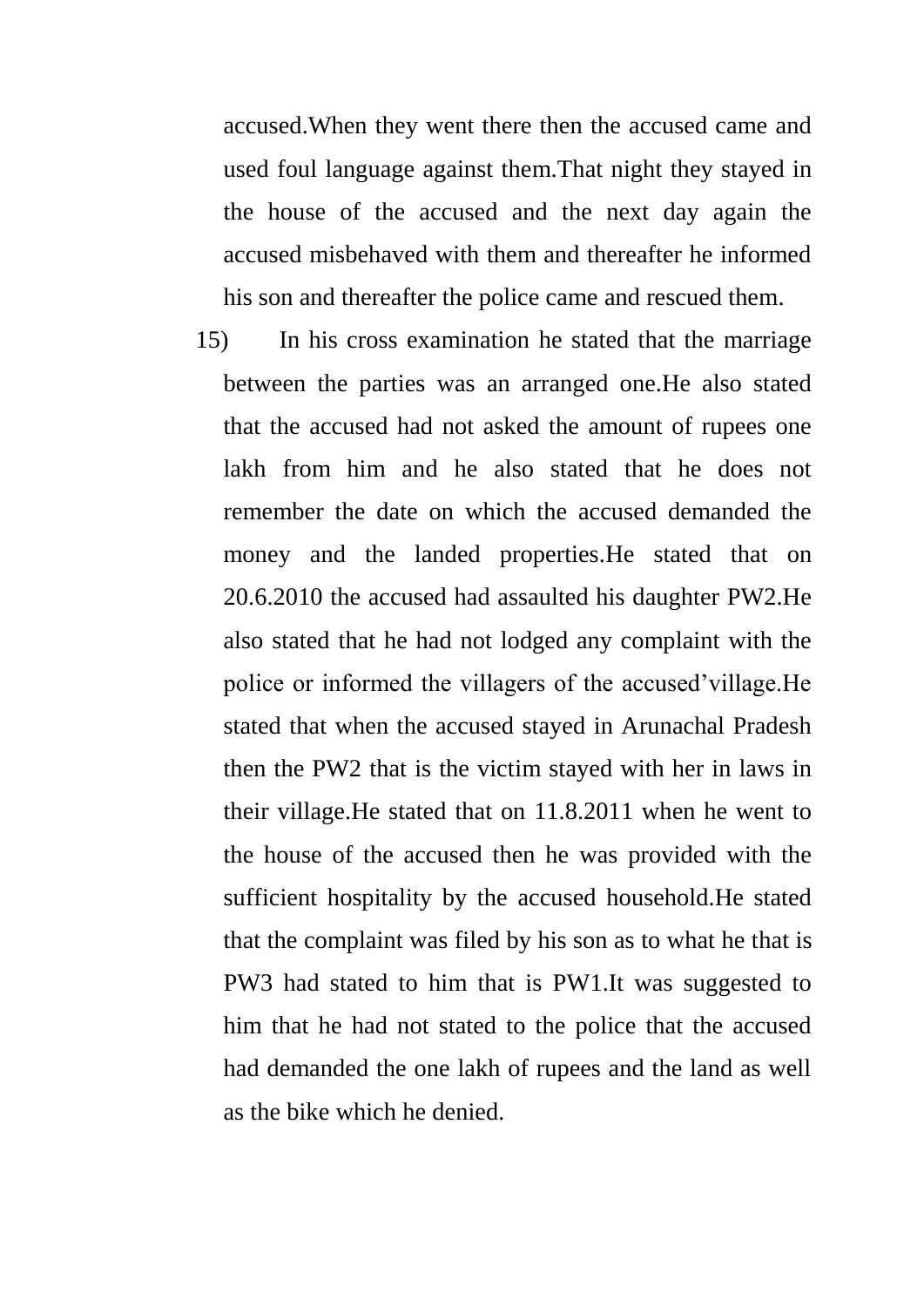- 16) PW4 SmtiPratima Ray Choudhury hadalso stated in the same manner as PW3 that after six months of peaceful married life the accused tortured her daughter PW2 to give one lakh of rupees and landed properties to him and as they were unable to provide the same the accused tortured the PW2 and the same was informed to her by the PW2.She further stated that when the accused came home in the month of February 2010 then they went to the house of the accused when the accused informed her that he would divorce the PW2.Then the next day PW2 informed her that the accused had tortured her and then she talked over the matter with the parents of the accused.Thereafter on 9.3.2010 on the advise of the accused they brought the PW2 to their house.Thereafter on 10.8.2011 people from the accused'house came to theirs and as per the talks with them they took the PW2 with them to the house of the accused the next day.A little later the accused came and created a chaotic situation and tried to assault them.She further stated that that noght they stayed in the house of the accused.The next day the accused again used expletives against them and tried to assault them and then they informed their son that is PW1 who came with the police and rescued them along with PW2.
- 17) In her cross examination she had stated that at the time of marriage the accused was posted in Arunachal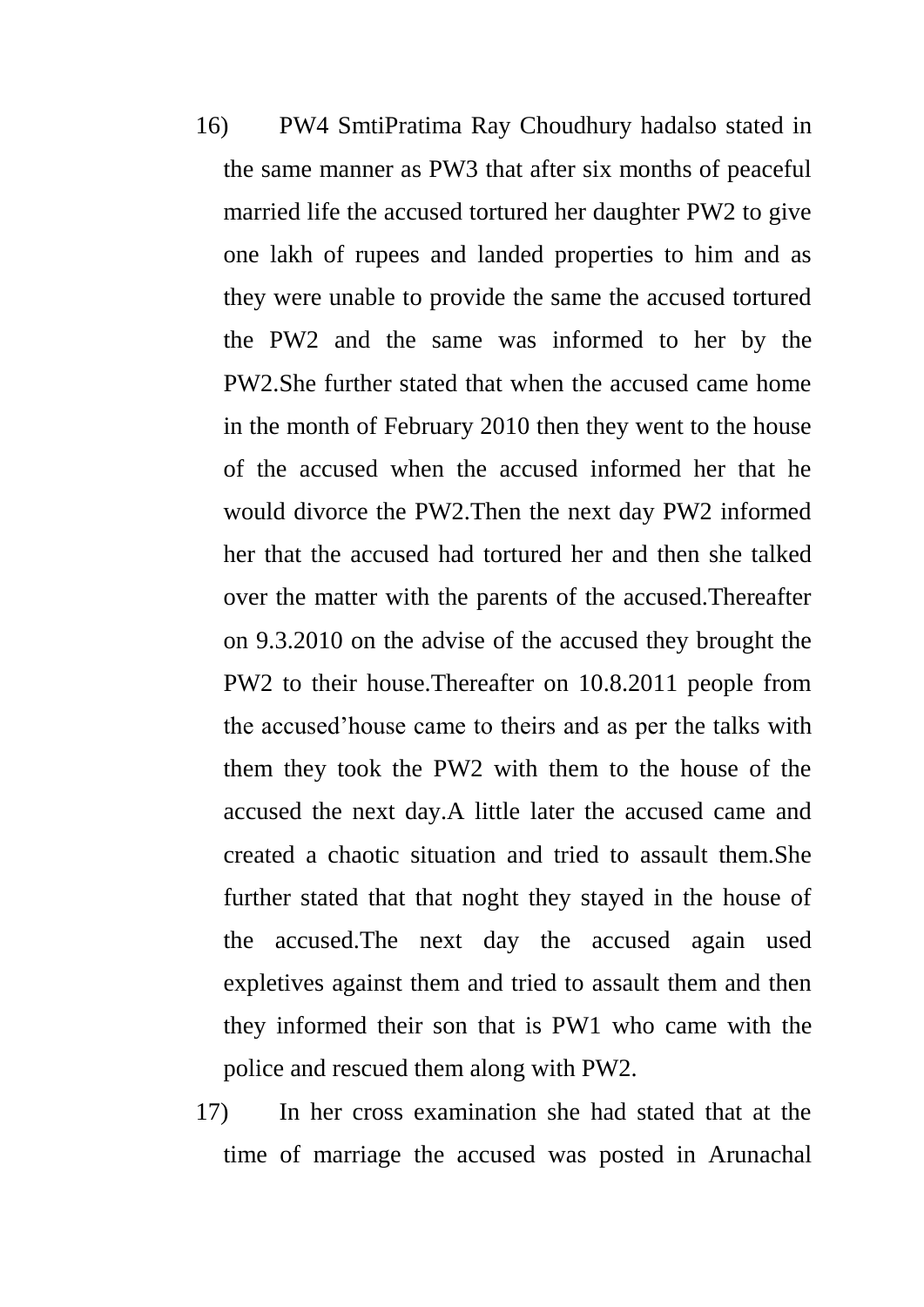Pradesh and that the accused had informed them that he did not get any quarter to take his wife to stay there.She further stated that at the time of marriage the accused had not demanded anything from them.She stated that she doesnot remember the dates on which the accused had demanded the bike and the money.She further stated that the accused had not directly demanded the money from them but PW2 had stated to her that the accused had demanded the money from them.She stated that she doesnot remember the date on which PW2 had stated to her about the accused'demand.

18) It was suggested to her that she had not stated to the police that the accused had demanded the one lakh amount of money or the landed properties,that on 9.3.2010 they had brought the PW2 in the house on the advise of the accused,that on February 2010 they brought the PW2 to their house due to the torture committed on the PW2,which she denied.She stated that on 10.8.2011 the accused along with his family members came to their house to take the PW2 and they had cordial talks with them.She also stated that when they went to the house of the accused then they were also provided with food.It was suggested to her that as they wanted to go to the quarters of the accused with the PW2 and as the accused asked them not to go then they started a quarrel with the accused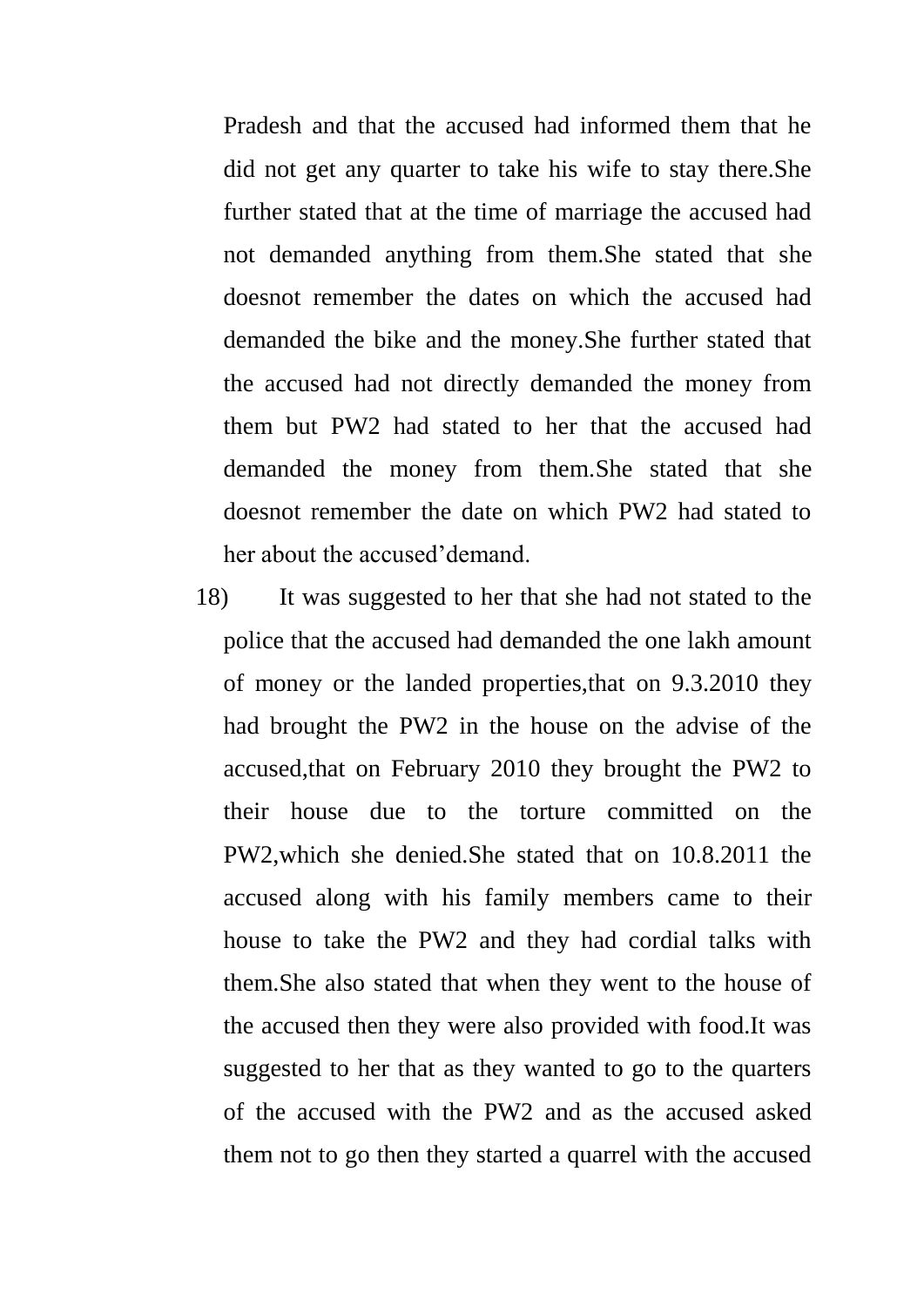which she denied.She also stated that on the basis of the information provided by them the PW1 their son had lodged the ejahar.

- 19) PW5Sri Praneswar Ray Choudhury deposed that for one year the PW2 and the accused led a peaceful marital life.But thereafter the accused started to demand the bike,landed properties and cash from the PW2 and thereafter sent the victim to her father's house.While the PW2 was staying in the house of the PW3 then the accused along with his co-villagers went to the house of the PW3 and as per the meeting that was held it was decided that the accused would take her back.Hence the next day he along with the PW2's parents and the PW2 went to the house of the accused.Thereafter the accused appeared and was in an intoxicated condition and started to verbally abuse them and thereafter he returned back.Thereafter at night the PW3 had rung him that they were not in a position to come back and asked him to rescue them from the house of the accused.The next day with the help of the police they rescued them.
- 20) In his cross examination he had stated that he does not remember the date on which the accused came to take the PW2.He also does not remember the date on which they went to keep the PW2 in the house of the accused.He stated that he does not know as to what had happened after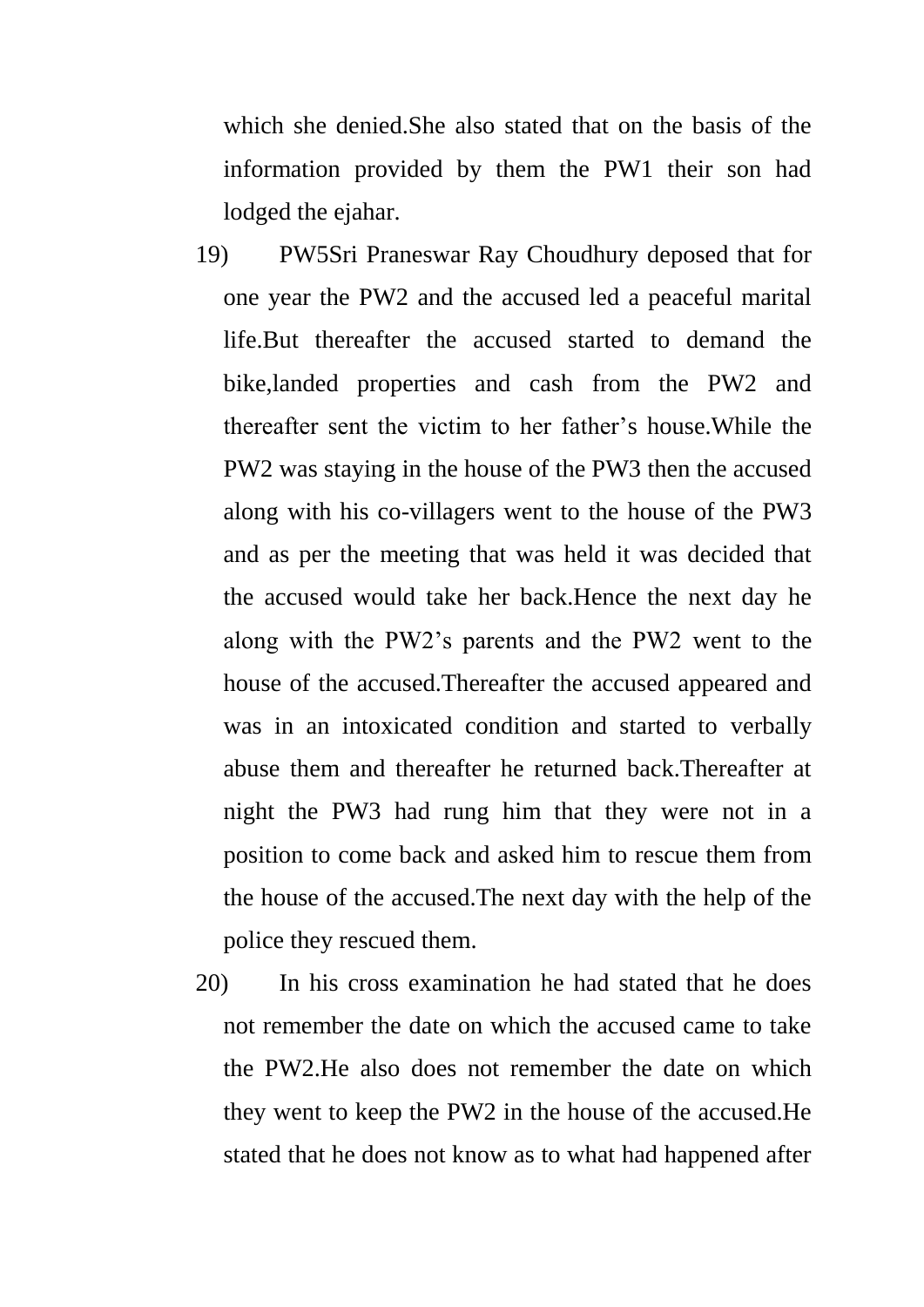he came back from the house of the accused.He admitted the fact that he had stated to the police that as the house of the accused was far away from his house he did not know what went wrong in the house of the accused.He also admitted the fact that he had not stated to the police that because of land,money and motorbike the accused had harassed the PW2.Certain suggestions were put to him that he had not stated to the police that the accused in an intoxicated manner misbehaved with them and that he had taken the help of the police to rescue the PW3 and the others from the hands of the accused.

- 21) PW6 Sri ChiranMedhi has deposed that he knew the couple well as he stays near the house of the accused and that actually she went to her parents house as a guest for a few days but did not return back.
- 22) In her cross examination he had stated that the PW2 used to stay most of the time in her parents house.
- 23) PW7 Sri Karin Choudhury stated that he heard that the couple used to have quarrels but he did not see anything.
- 24) In his cross examination he had stated that the accused used to work in the defence and as such most of the time he used to stay in his workplace and the PW2 used to stay most of the time at her parents house.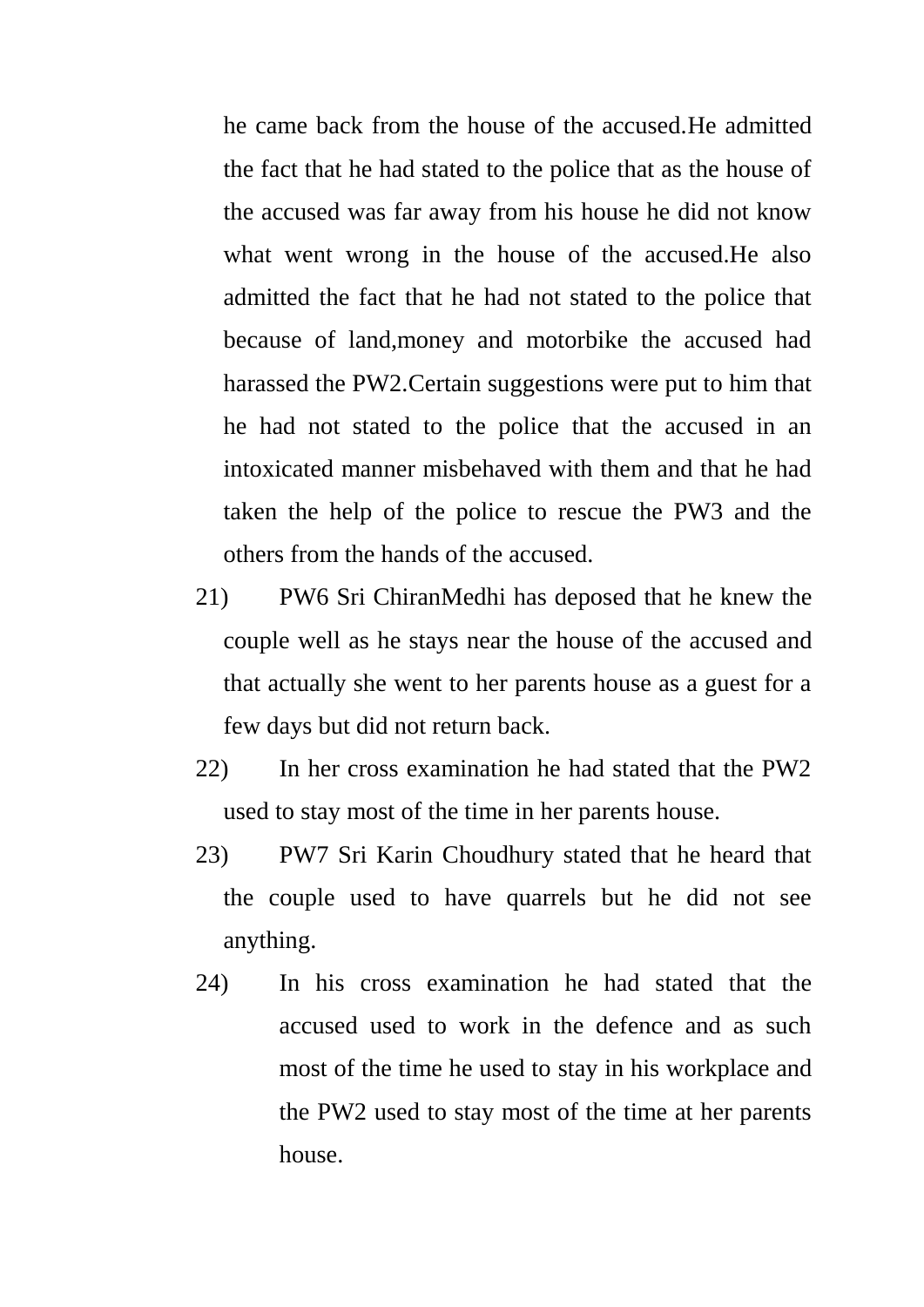- 25) PW8 and PW9 stated that they did not know about any trouble that had erupted in the house of the accused.
- 26) Last but not the least is the evidence of the I/O Sri HemantaBaruahwho had deposed that on receipt of the FIR he inspected the place of occurrence and thereafter the statement of the witnesses were recorded and had brought the PW2 to the Court for recording her statement u/s 164 Cr.P.C and as the accused went on anticipatory bail he was given on police bail and on completion of investigation the next I/O had laid chargesheet against the accused.
- 27) In his cross examination he had stated that when the O/C had received the ejahar then he was not present in the police station and after being endorsed with the investigation of the case he opened the case diary.He stated that on the same day he went to the place of occurrence and took the statements of the witnesses but did not find the victim or her parents there.He further stated that he recorded the statements of the victim and her parents in the police station and he stated that PW2 had stated to him that she was married to the accused.He stated that the PW3 did not state to him that the accused had demanded the money or the bike or the landed properties from him.He stated that PW4 never stated to him that on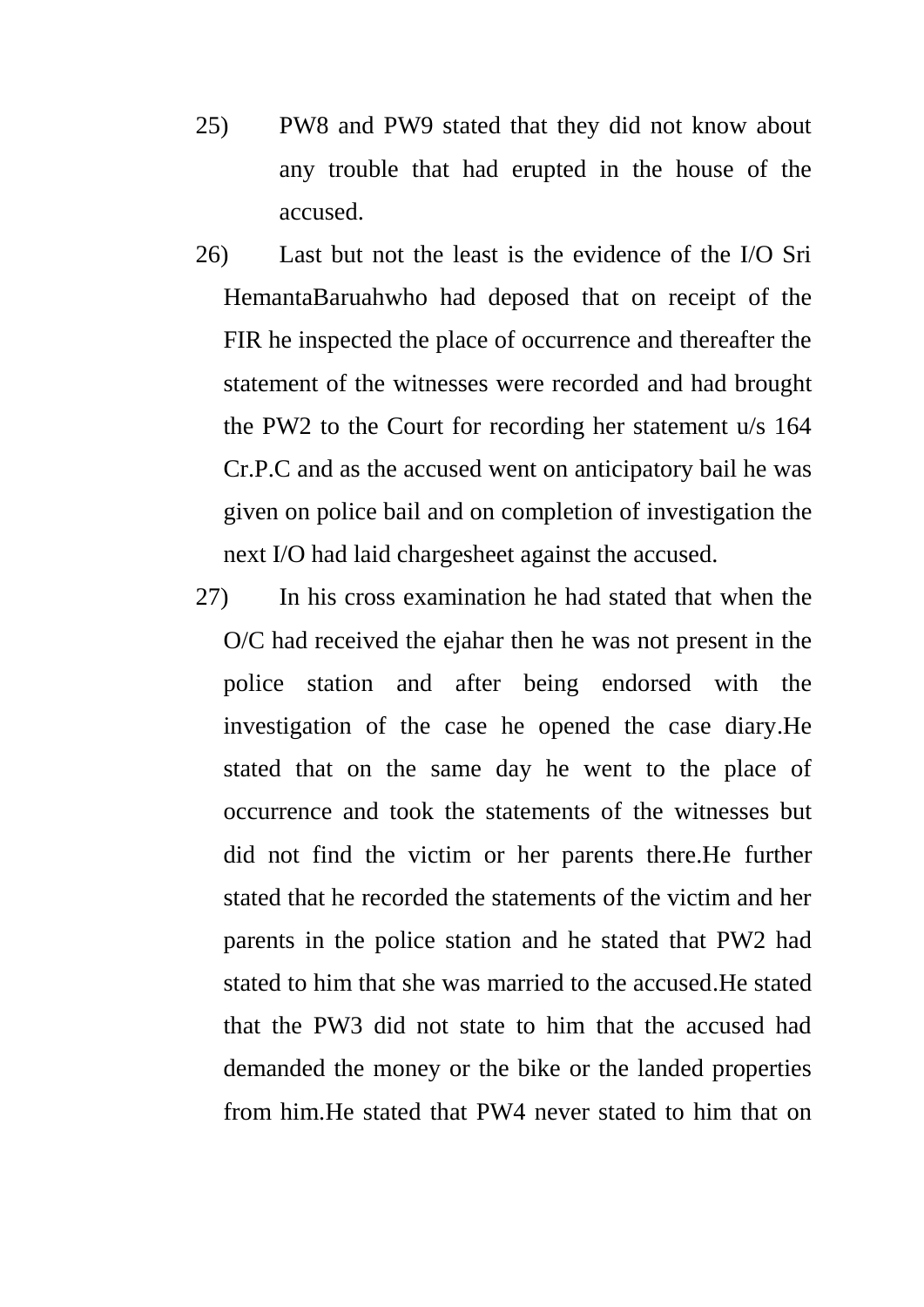February 2010 they brought the PW2 to their house on being tortured by the accused.

28) Hence the prosecution case is that PW2 was the married wife of the accused as is evident from the evidence adduced by the PWs and the I/O and that after six months of the marriage as per the PW2 and one year as per the other PWs the accused placed a demand of one lakh in cash and a motorcycle and landed properties which she could not fulfill and as such she was driven out of the house of the accused and thereafter she had filed this case against the accused.

Let us see how far the prosecution has been able to prove the fact that the accused subjected the PW1 to cruelty on demand of cash money and the motorcycle and landed properties since after marriage with the accused.

- 29) Before analyzing the evidence on record it becomes necessary to go through the section 498A IPC which is worded as thus :
- 2) Whoever being the husband or the relative of the husband of a woman subjects such woman to cruelty shall be punished with imprisonment for a term which may extend to three years and also be liable to fine.
	- 1) Explanation-For the purpose of this section,"cruelty" means-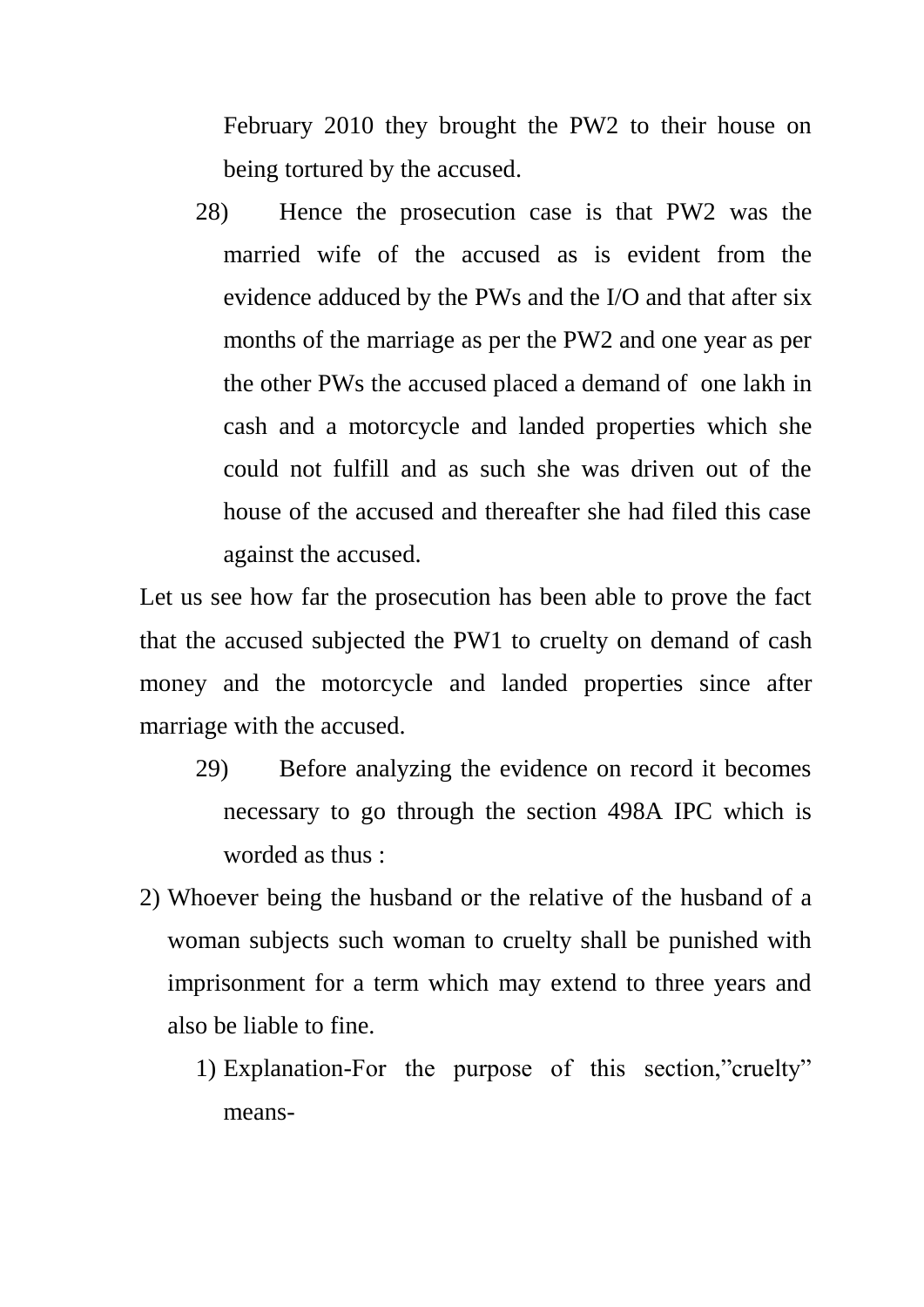- i. Any wilful conduct which is of such a nature as is likely to drive the woman to commit suicide or to cause grave injury or danger to life,limb or health(whether mental or physical) of the woman;or
- ii. Harassment of the woman where such harassment is with a view to coercing her or any person related to her to meet any unlawful demand for any property or valuable security or is on account of failure by her or any person related to her meet such demand.
- 2) It is plain that as per clause (b) of the explanation,every harassment does not amount to cruelty within the meaning of section 498A IPC.The definition stipulates that the harassment has to be with a definite object of coercing the woman or any person related to her to meet an unlawful demand.In other words for the purpose of the section 498A IPC harassment simpliciter is not cruelty and it is only when the harassment is committed for the purpose of coercing a woman or any other person related to her to meet an unlawful demand for property etc that it amounts to cruelty punishable u/s 498A IPC.
- 3) Ld.defence counsel argued that prosecution miserably failed to prove the charge u/s 498A IPC as there is no direct evidence establishing the charge of cruelty within the meaning of section 498A IPC.The mere incidence of the PW1 filing a case against the accused person would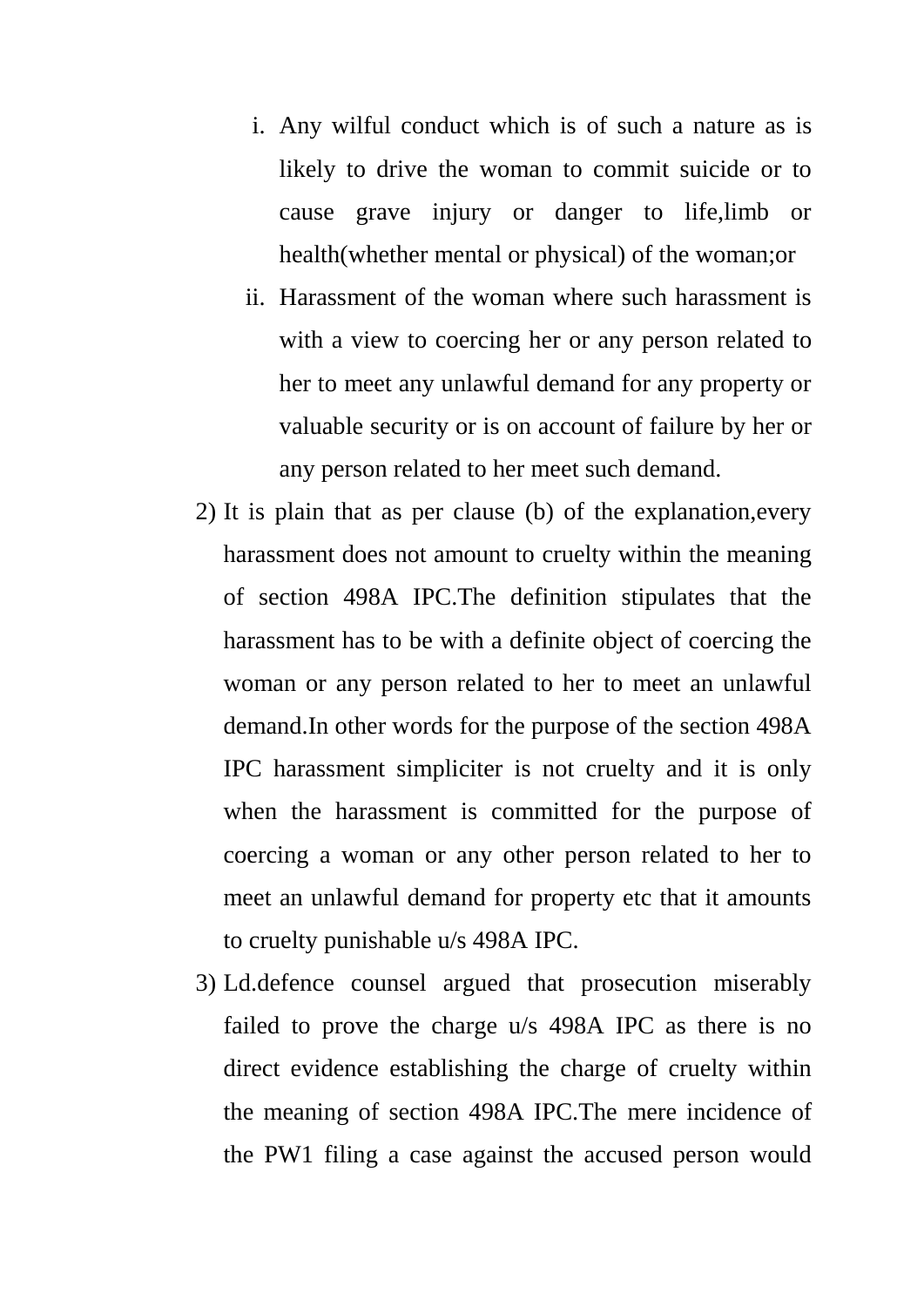not automatically give scope for presumption that the accused has committed cruelty upon PW2.Evidence on record reveals that none of the PWs are direct evidences regarding the demand of money and motorcycle by the accused.

30) Travelling through the evidences on record it appears that it was PW2 to whom the demand landed properties was placed by the accused.It may be mentioned herein as per the evidence of the I/O that none of the other witnesses have stated that the accused had done so in their presence.

31)Except for the oral evidence of PW2 regarding the demand of cash money and the motorcycle and landed properties there is no other evidence on record.A bare perusal of the statements of the PWs makes it abundantly clear that the allegations of cruelty on demand of cash money and the motorcycle are general allegations and there is nothing specific as to the date.timeetc.An omnibus statement has been made regarding the demand and harassment having no particulars at all.In absence of any particularsit is very difficult to depend on such omnibus statement of the witnesses regarding alleged demand and consequent torture for non-fulfillment of demand.

32)In the case of JitendraShome –Vs – State of Tripura 2012(4) G L J 421 it has been observed that "The omnibus statement of the witnesses can in no way be said to be convincing evidence to hold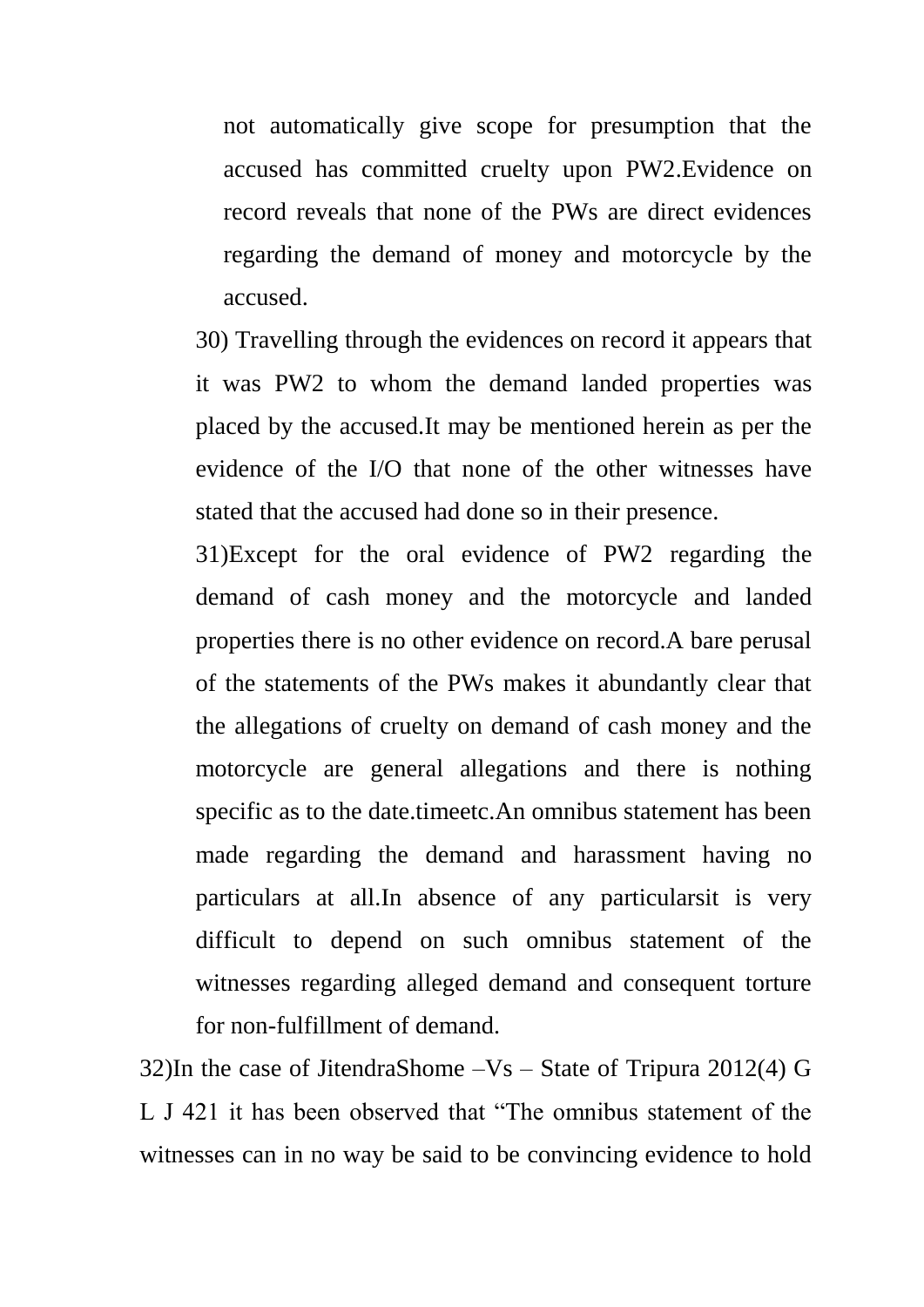that the deceased was subjected to harassment with a view to coerce her to fulfill the unlawful demand of Rs 20,000.A mere statement that the deceased was subjected to cruelty on demand of money doesnot constitute an offence u/s 498A IPC.If such a demand was actually made,it is further necessary to prove that the degree or intensity of such cruelty on the part of the accused such,as is likely to cause grave injury or danger to her life or limb or to her mental and physical health."Hence under such circumstances the prosecution case seems to be extremely doubtful and based on such fractured evidence accused cannot be held guilty of the offence charged against him.

33) Our Hon'ble Gauhati High Court has also held in 2010 (4) GLR

Page No.445 that mere omnibus statement regarding the demand of money does not if so facto to make out a case U/S.498 (A) IPC .

34)In the instant case also the complainant as well as other P.Ws havestated that the accused persons demanded money and dowry articles from her . But the prosecution failed to prove under what circumstancesand when the accused persons made such demand .Accordingly , the evidence of P.Ws does not inspire confidence .

35)The charge of demand of dowry and giving mental and physical torture to the PW2 has not been proved in accordance with law and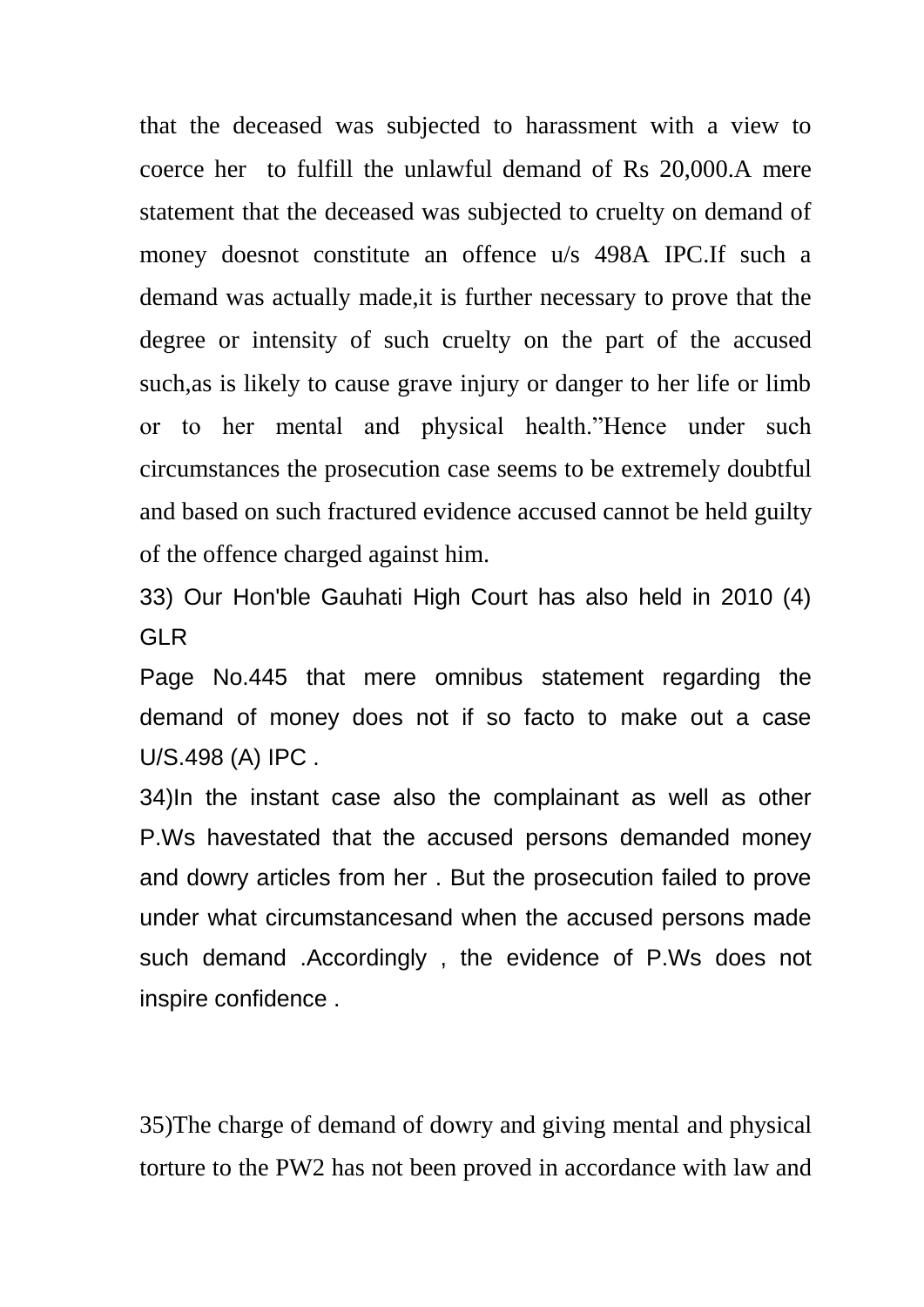hence no presumption of cruelty and harassment can be drawn in this instant case.

36)It may be mentioned that the PW2 had herself stated that when the accused was allotted with a quarter then she was not allowed to go with the accused by her parents.

37) Ld.defence has taken strong objection to the veracity and value of evidence adduced by the PWs regarding the demand of dowry made by the accused person when the aforesaid witnesses have not seen but only heard the same.

- 38)If the evidence of the PW2 is taken out from the purview of consideration then the evidence of the rest of the PWs cannot be held to be of such nature which would establish the cruelty on the part of the accused persons to bring home the charges of section 498A IPC as none of them are eyewitnesses to the occurrence or are direct evidences.
	- a. Having considered the facts and circumstances of the case and on perusal of the evidence on record I am of the view that the prosecution has failed to prove the charge of cruelty and harassment beyond all reasonable doubt.Hence accused are acquitted and set at liberty forthwith.Bailbond stands extended for a period of six months.

Given under my hand and seal of this Court on this 9th day of December 2014.